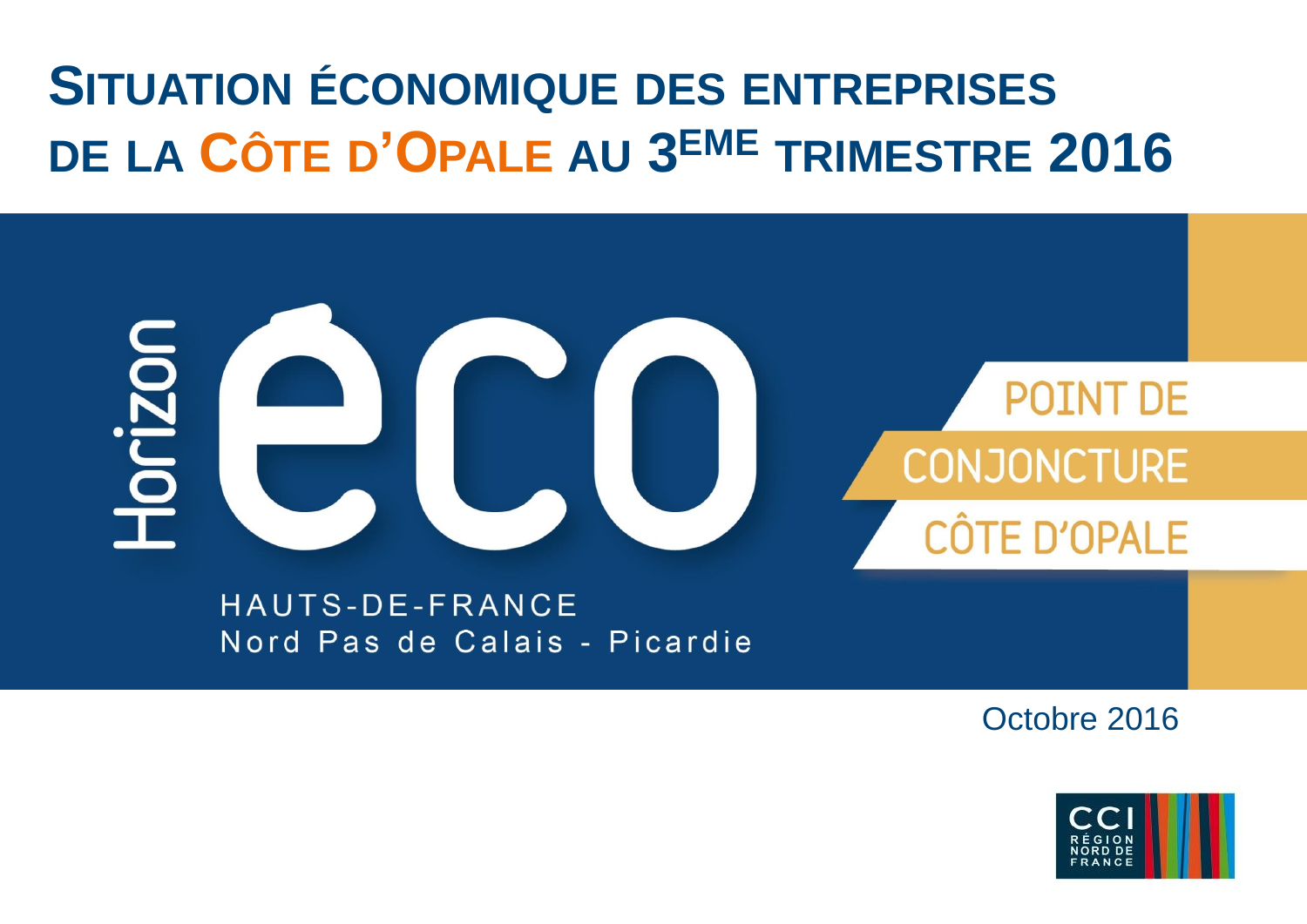### **STABILISATION DE L' ACTIVITÉ AU 3 EME TRIMESTRE**

**C O N F O R M É M E N T AU X P R É V I S I O N S D E S D I R I G E AN T S, O N N E P E R Ç O I T AU C U N E R É E L L E AC C É L É R AT I O N D E L A R E P R I S E P O U R L E 3 E M E T R I M E S T R E AV E C UNE AC T I V I T É D AN S L A C O N T I N U I T É D U 2 E M E T R I M E S T R E. L A C Ô T E D ' O PAL E S' I N S C R I T D AN S L A T E N D AN C E R É G I O N AL E.**

**E N L' AB S E N C E D E T E N D AN C E C L AI R E, L E S C H E F S D ' E N T R E P R I S E R E S T E N T T R È S P R U D E N T S S U R L E S I N V E S T I S S E M E N T S E T L E S E M B AU C H E S.**

L'ACTIVITÉ DU PROCHAIN TRIMESTRE S'ANNONCE STABLE AVEC **TO U T E F O I S D E S AC T I V I T É S D E S E RV I C E S TO U J O U R S P L U S D Y N AM I Q U E S Q U E L E R E S T E D E L' É C O N O M I E.**

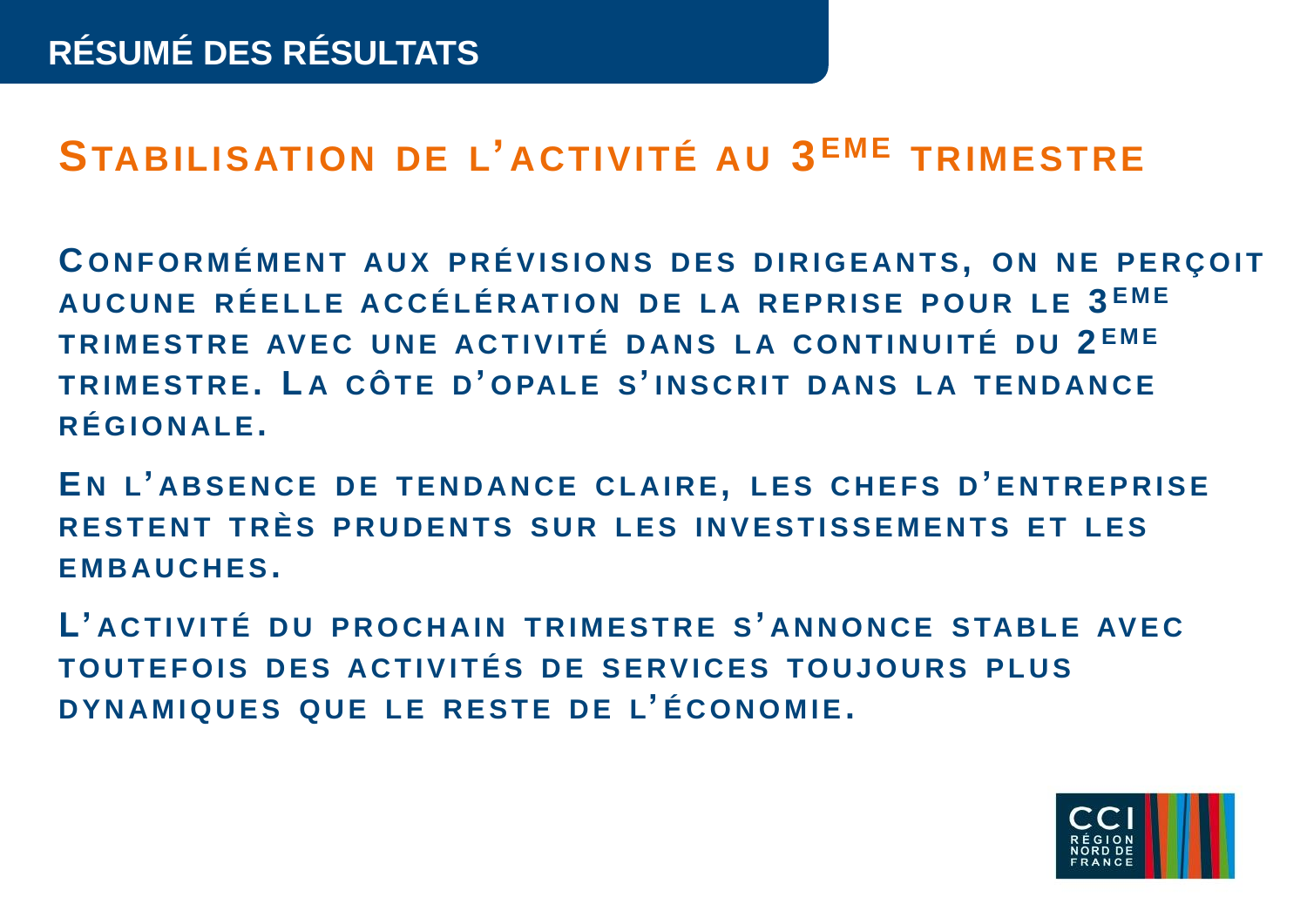- **B I L AN**
- **T R É S O R E R I E**
- **E M P L O I**
- **I N V E S T I S S E M E N T**
- **B I L AN D E L' H Ô T E L L E R I E À L' É T É 2016**
- **D I F F I C U LT É S**
- **P E R S P E C T I V E S**
- **C H I F F R E S C L É S**

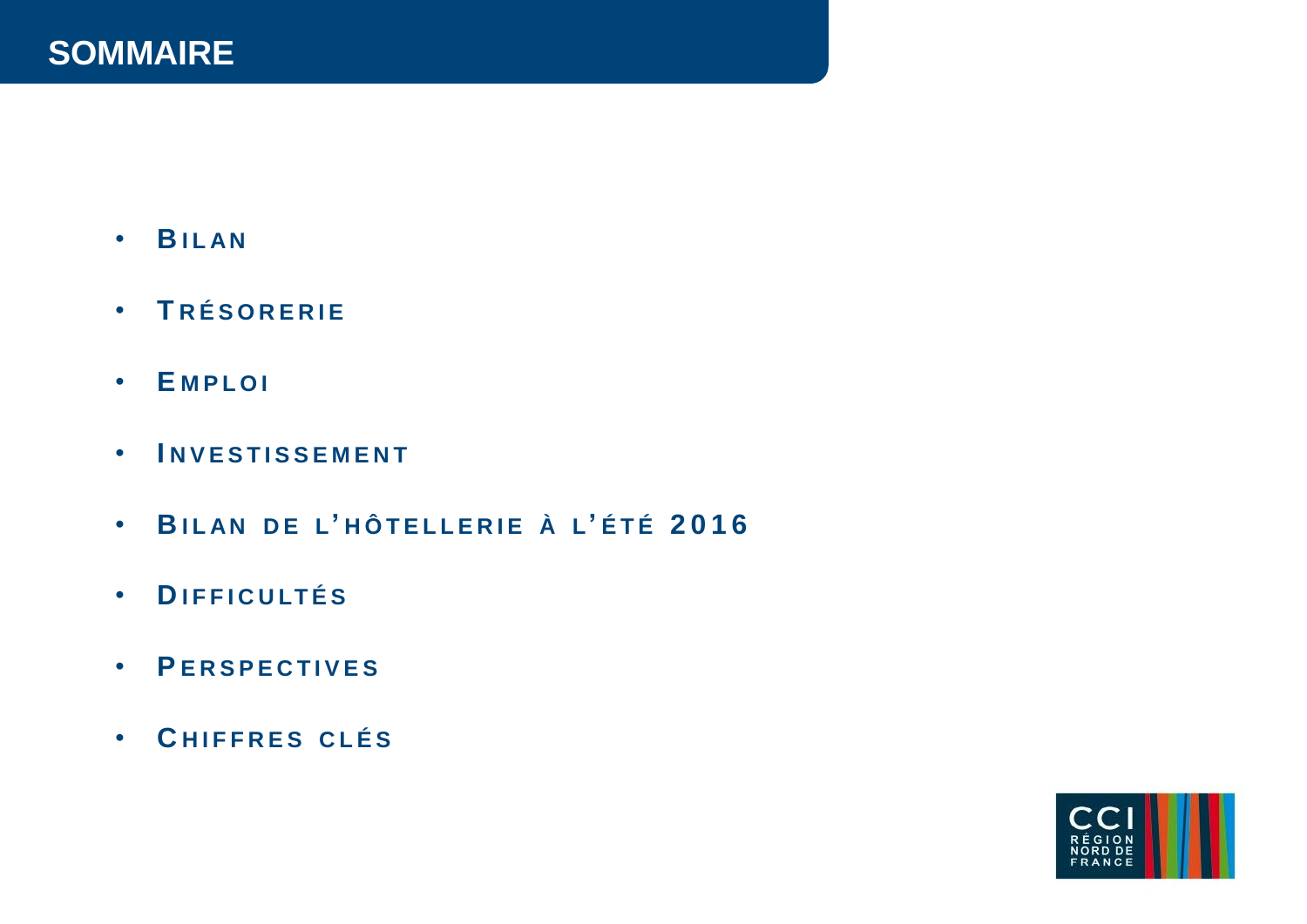### **LÉGÈRE HAUSSE DU SOLDE D'OPINIONS SUR L' ACTIVITÉ**

**A P R È S U N 2 E M E T R I M E S T R E N E T T E M E N T M E I L L E U R , L E 3 E M E T R I M E S T R E C O N S O L I D E L E S R É S U LTAT S , AV E C UNE L É G È R E PROGRESSION DE L' AC T I V I T É .**

**L A C Ô T E D ' O PAL E A U N N I V E AU D ' AC T I V I T É T R È S PROCHE DU NIVEAU R É G I O N AL .**



Opinion des dirigeants sur l'activité du trimestre écoulé

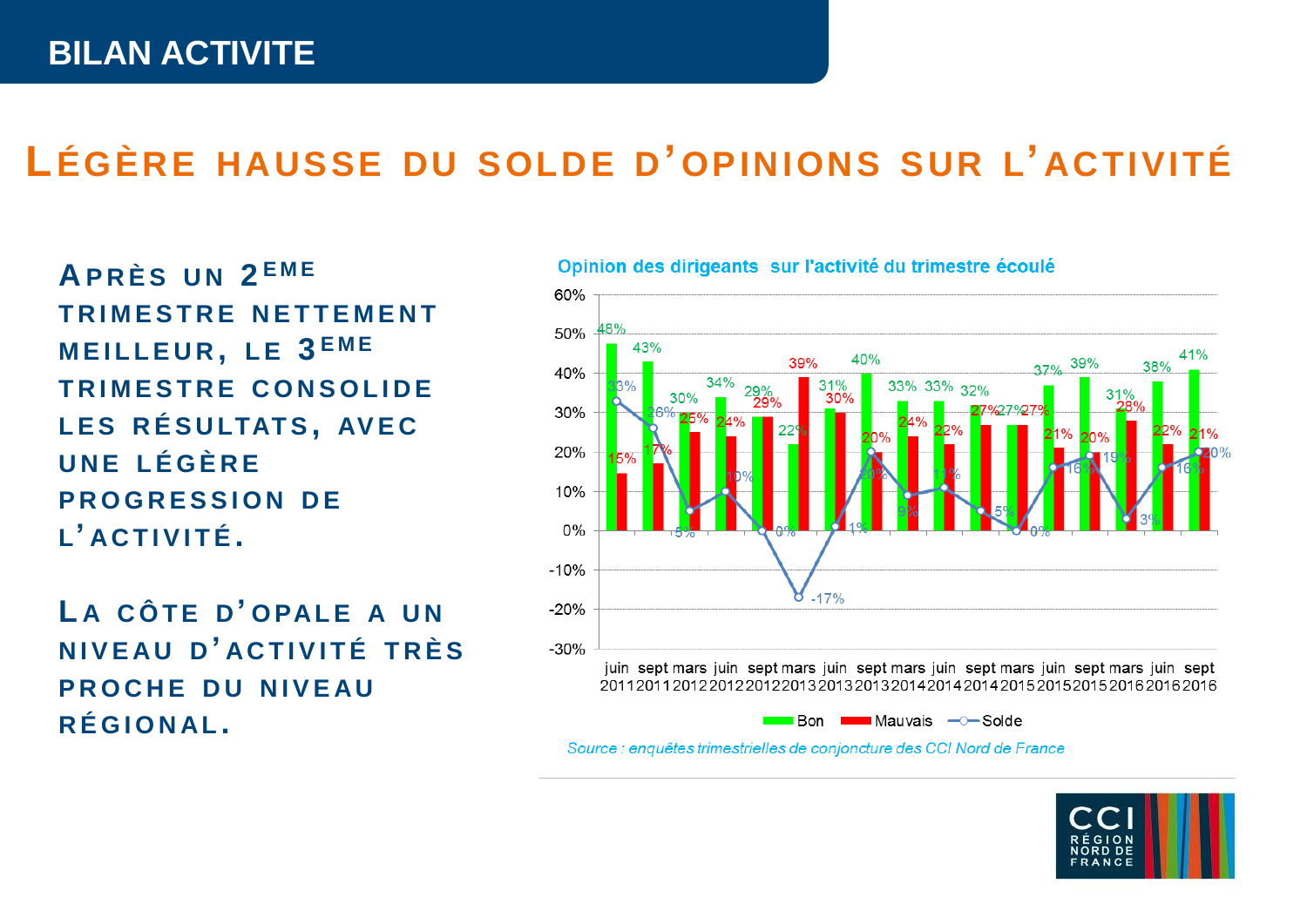### **STABILISATION DU SOLDE D'OPINIONS SUR LA TRÉSORERIE**

**L A T R É S O R E R I E S E S TAB I L I S E À U N N I V E AU E N C O R E I N S U F F I S AN T POUR GARANTIR UNE B O N N E M AR C H E D E S E N T R E P R I S E S .**

**S ' I L Y A P L U S D ' O P I N I O N S POSITIVES QUE N É G AT I V E S , I L R E S T E E N C O R E ¼ D E S E N T R E P R I S E S P O U R Q U I C ' EST U N P R O B L È M E I M P O R TAN T.**

Opinion des dirigeants sur la trésorerie



Bonne **EXAM** Mauvaise - Solde

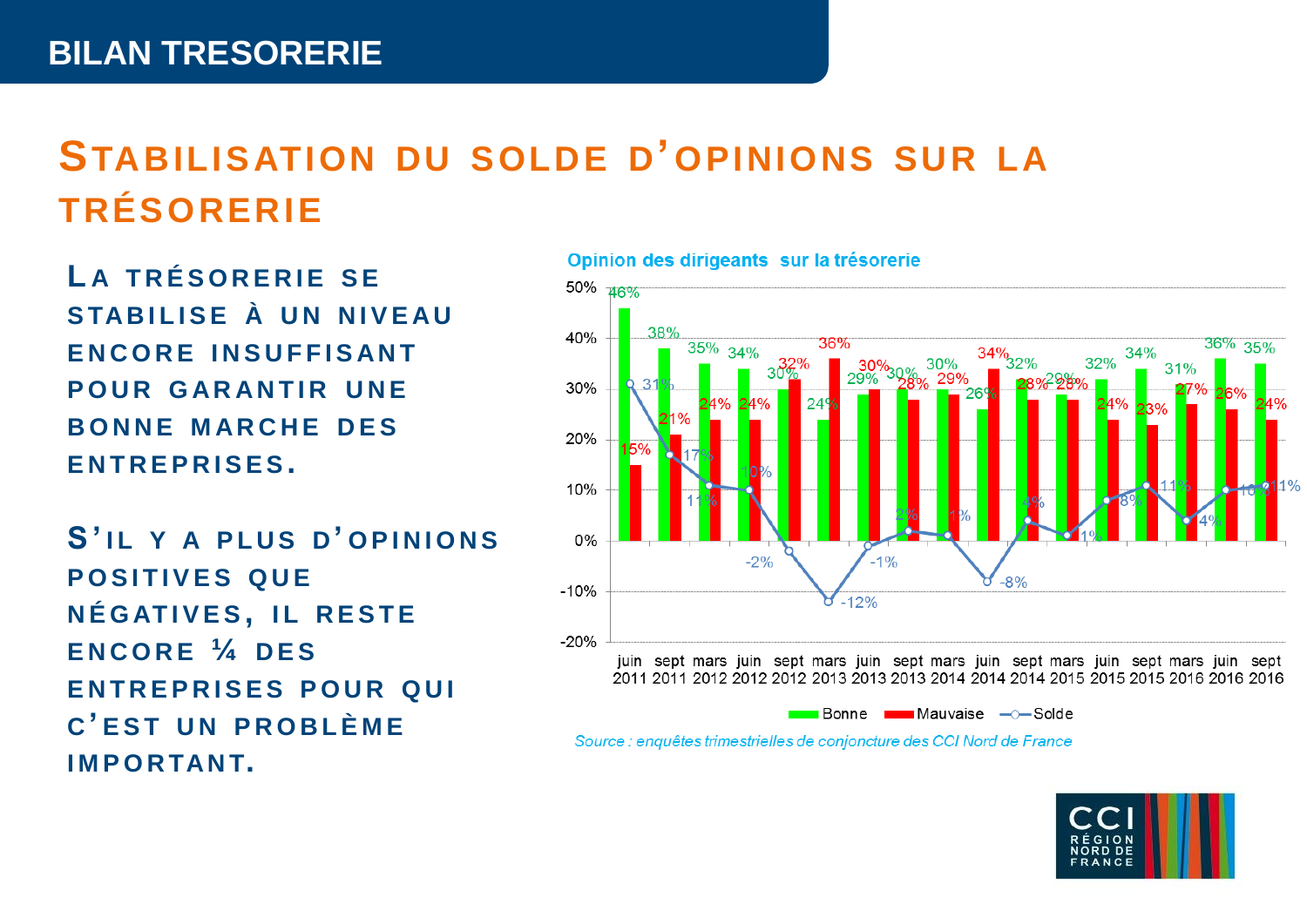### **LA REPRISE SE RETROUVE DIFFICILEMENT DANS L'EMPLOI**

**L A C O N F I AN C E D E S E N T R E P R I S E S EST T O U J O U R S I N S U F F I S AN T E POUR PERMETTRE UNE R E P R I S E F R AN C H E D E S E M B AU C H E S .**

**T O U T E F O I S , L E S O L D E D ' O P I N I O N S U R L' E M P L O I S ' AM É L I O R E L É G È R E M E N T E N R E D E V E N AN T P O S I T I F, G R Â C E À UNE B AI S S E D E S O P I N I O N S N É G AT I V E S .**



Opinion des dirigeants sur l'emploi

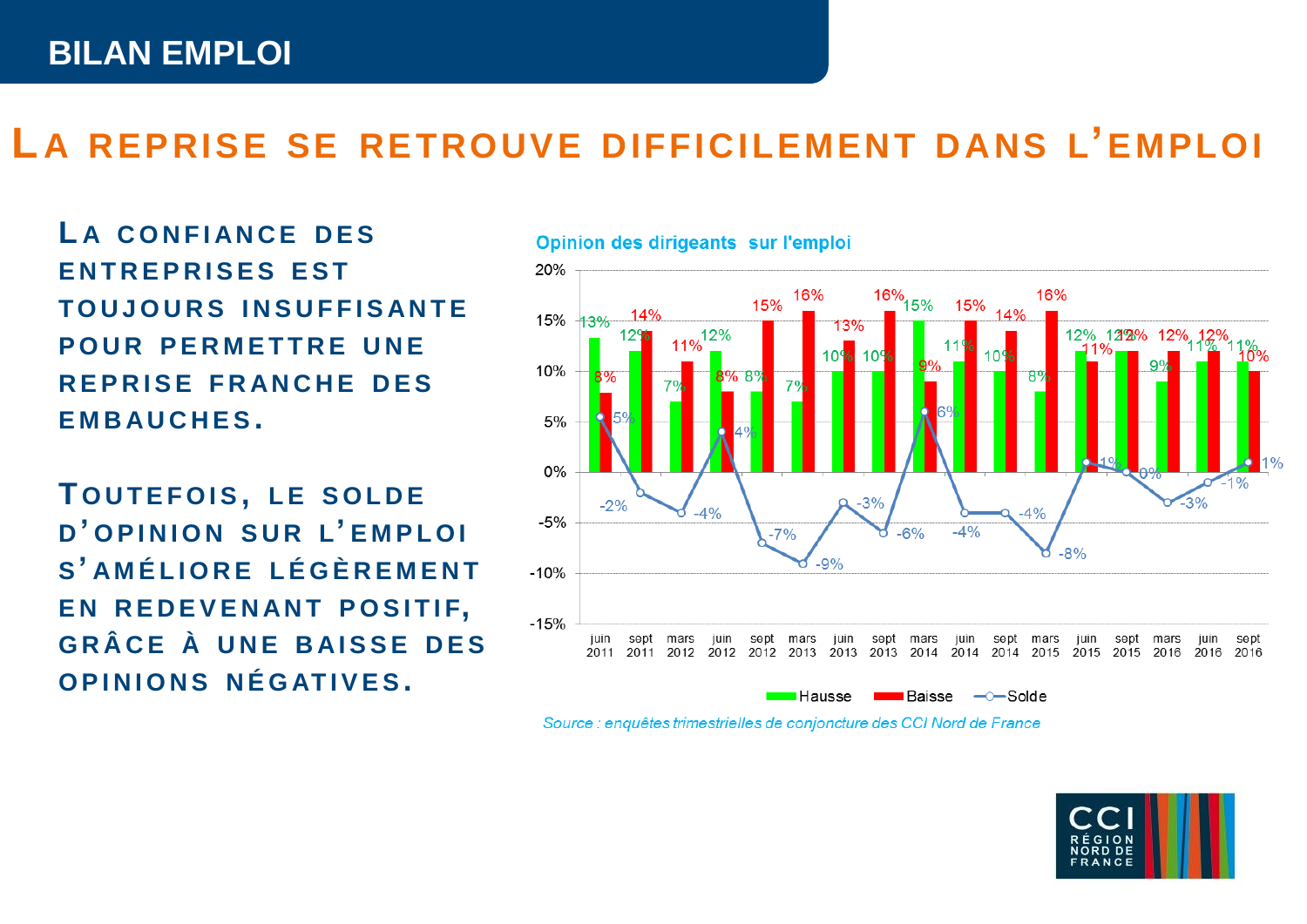### **L'INVESTISSEMENT NE REDÉMARRE TOUJOURS PAS**

**2 7 % D E S E N T R E P R I S E S O N T I N V E S T I AU C O U R S D U 1 E R T R I M E S T R E . C E T T E PART AUGMENTE DE 2 P O I N T S .**

**L' O P I N I O N D E S D I R I G E AN T S S U R L' É V O L U T I O N D E L E U R S I N V E S T I S S E M E N T S R E S T E C E P E N D AN T D AN S L E R O U G E , E T S E D É G R AD E MÊME L É G È R E M E N T.**

#### **Evolution des investissements**



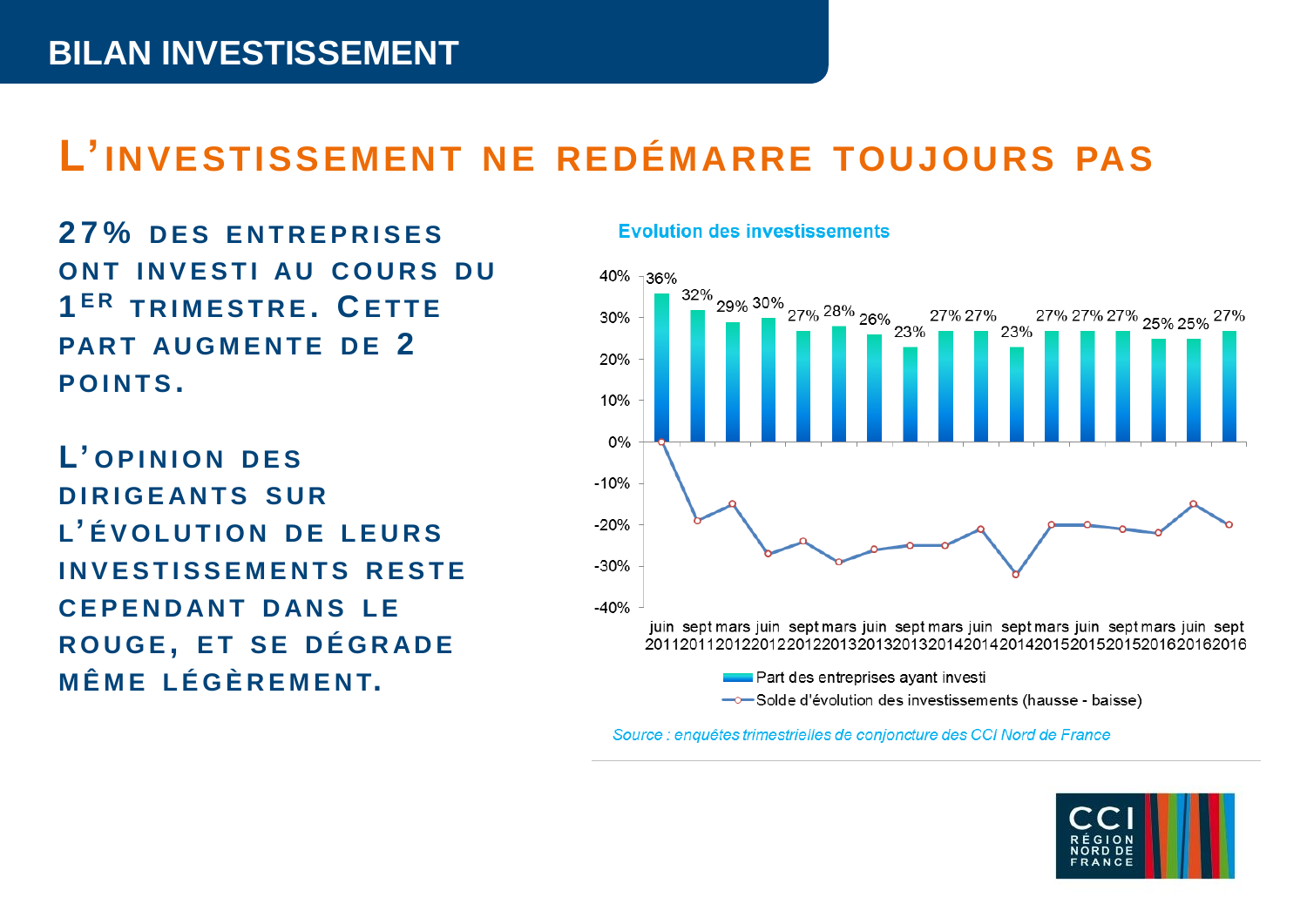### **AUGMENTATION DU TAUX D'OCCUPATION DE L' HÔTELLERIE SUR LA CÔTE D'OPALE**

**L A F R É Q U E N TAT I O N H Ô T E L I È R E D E L A S AI S O N D ' É T É 2016 EST R E S T É E D Y N AM I Q U E , AV E C UNE HAUSSE DE 1 POINT DU TAU X D ' O C C U PAT I O N , À 7 9 % .** 

**L E S AN G L A I S O N T É T É G L O B AL E M E N T P L U S N O M B R E U X Q U ' E N 2 0 1 5 , SAUF DANS LE CALAISIS O Ù L E U R PAR T C H U T E D E 4 P O I N T S , À 4 4 % .**

Taux d'occupation de l'hotellerie de la Côte d'Opale en juillet-aout 2016



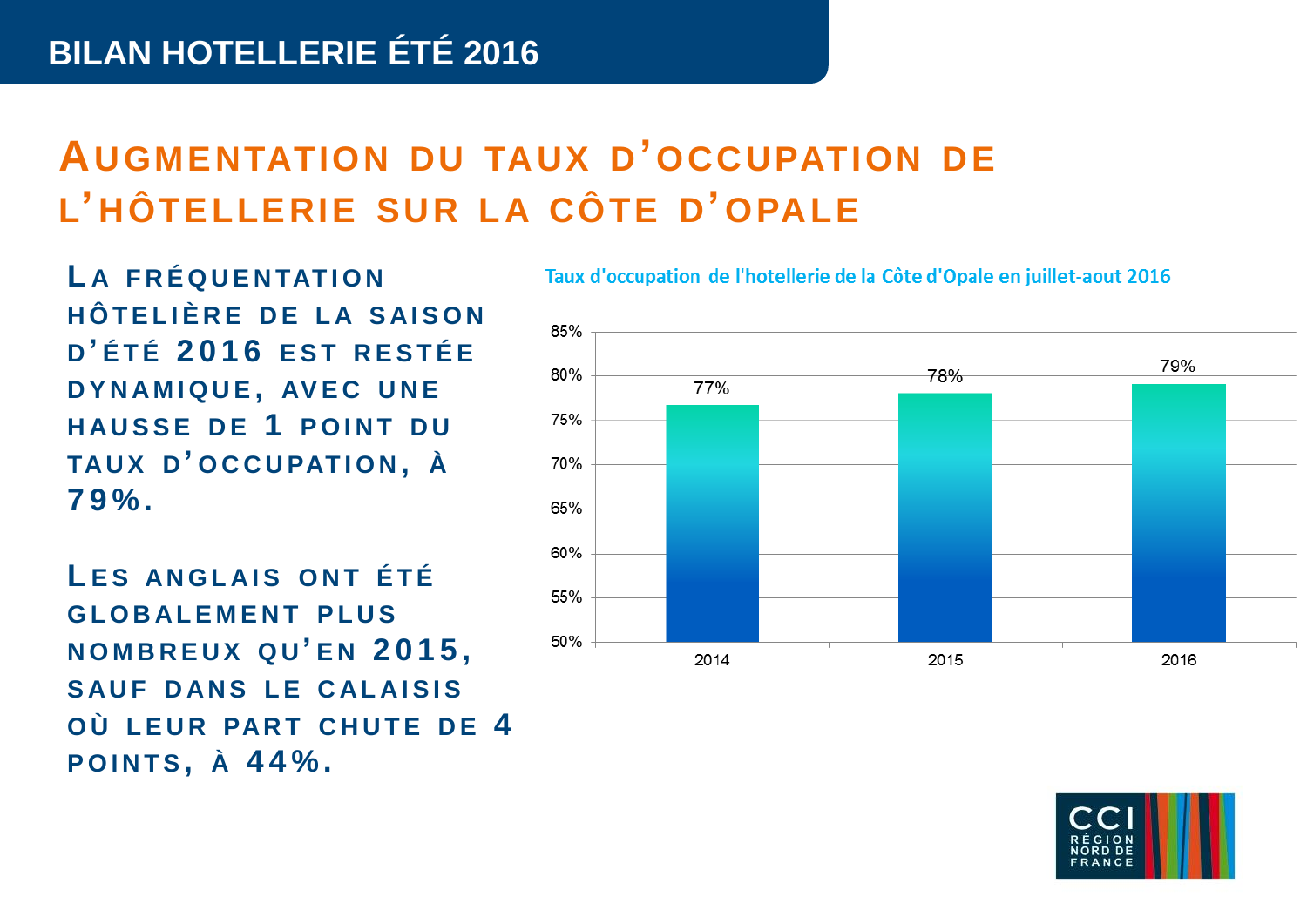### **51% DES ENTREPRISES OPALIENNES ONT DES DIFFICULTÉS**

Difficultés rencontrées par les entreprises

**O N O B S E R V E UNE H AU S S E D E 2 P O I N T S D E L A PAR T D E S E N T R E P R I S E S AF F I R M A N T AV O I R D E S D I F F I C U LT É S .**

**L A FAI B L E S S E D E L A D E M AN D E E T L A T R É S O R E R I E R E S T E N T L E S FAC T E U R S D E D I F F I C U LT É S L E S P L U S I M P O R TAN T S .** 

#### Baisse du chiffre d'affaires 51% Besoin de trésorerie 43% Impayés 18% Problèmes de recrutement 15% 13% Autre Annulation / report de commandes 13% Difficulté d'accès au crédit bancaire 11% Difficulté de financement  $10%$ Modification des délais de paiement  $9%$

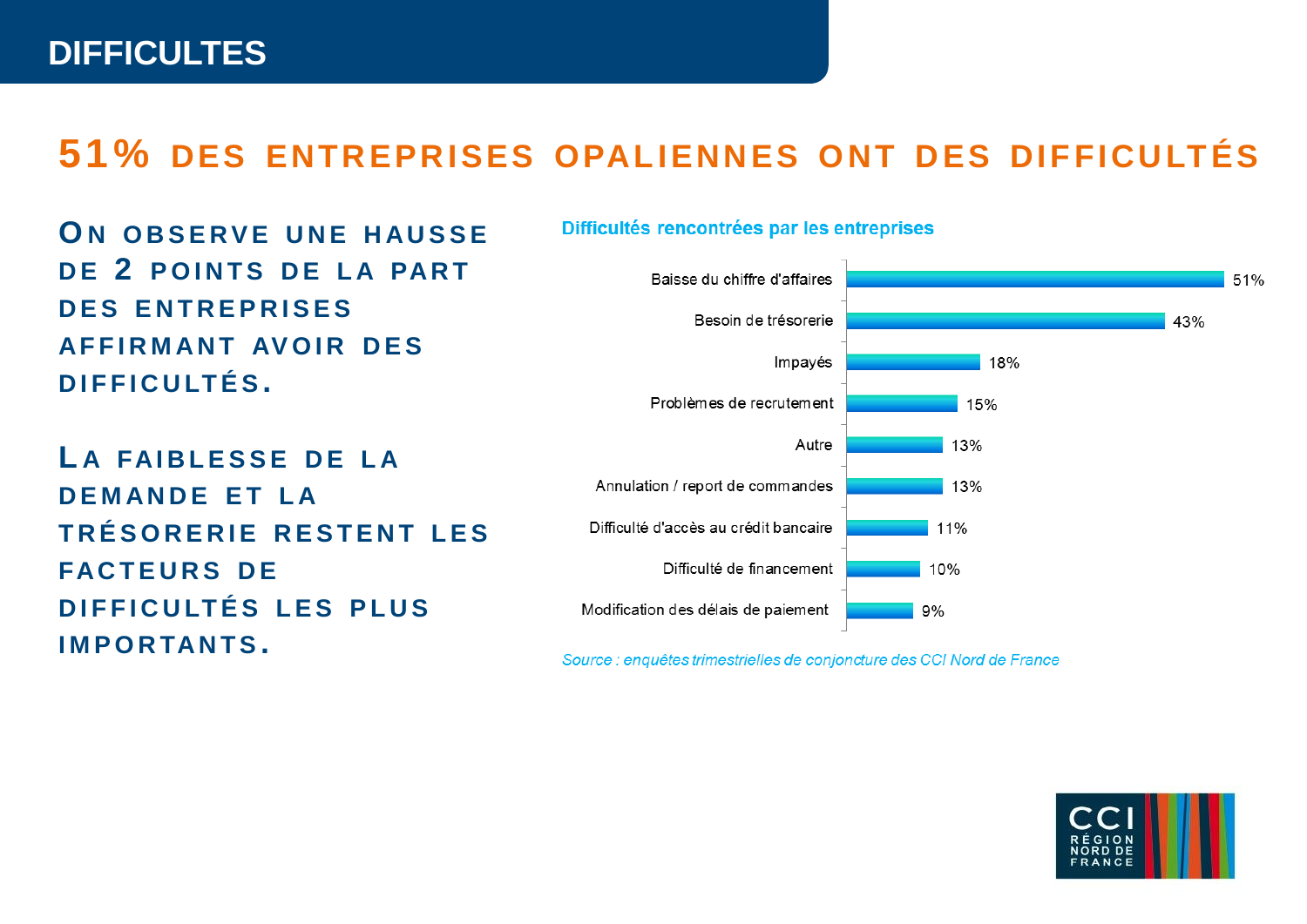### **DES PERSPECTIVES QUI S'EFFRITENT**

 $L$ ' **ACTIVITÉ** DU 4<sup>EME</sup> **T R I M E S T R E P O U R R AI T S E TAS S E R L É G È R E M E N T.**

**L E S S E C T E U R S D E L A S P H È R E P R O D U C T I V E , E T P L U S PAR T I C U L I È R E M E N T, L E S S E R V I C E S AU X E N T R E P R I S E S S ' E N**  $S$  O R T I R A I E N T L E M I E U X .



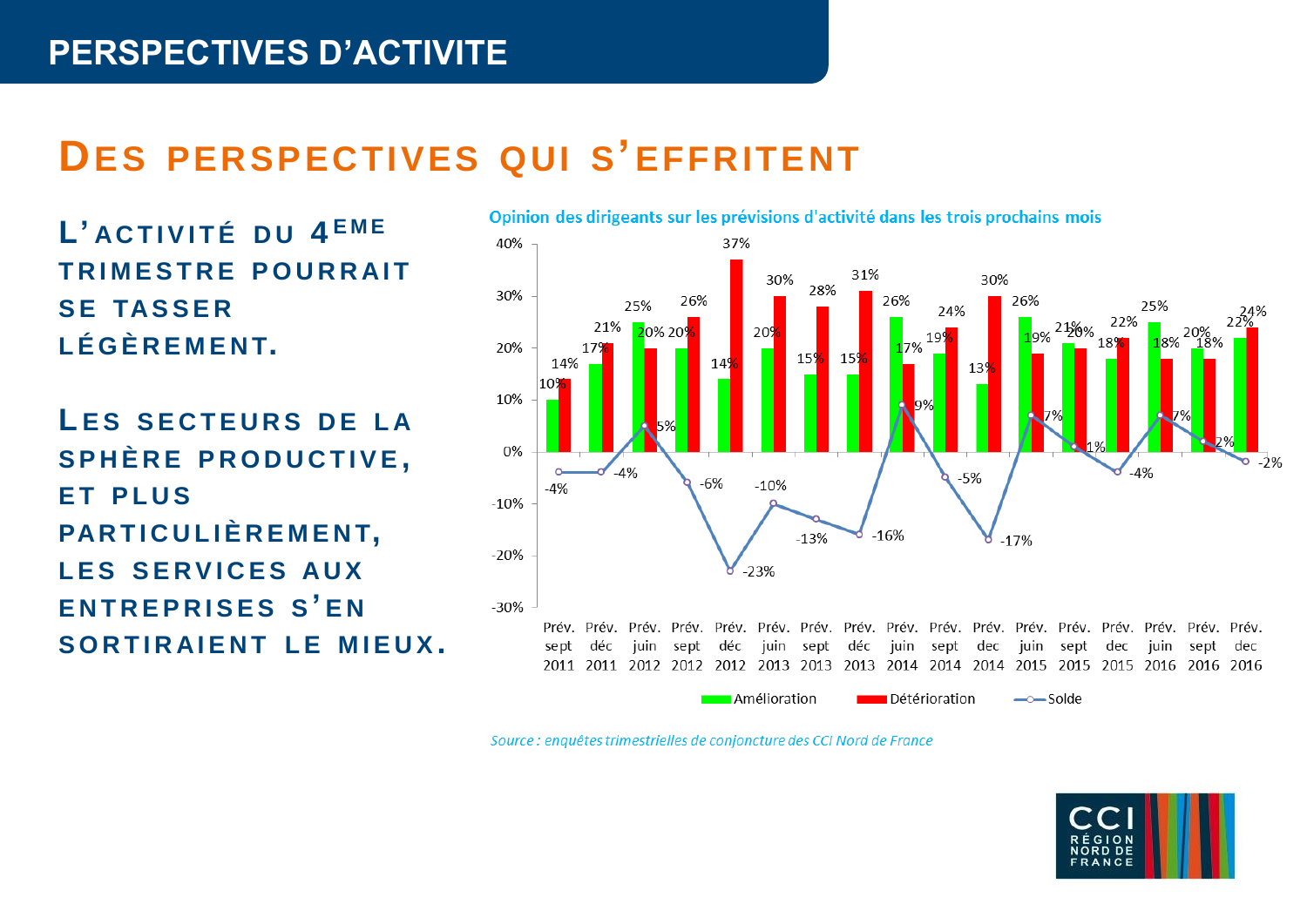#### Défaillances

|                          | <b>Cumul sur</b><br>12 mois<br>(août 2016) | Evolution<br>sur<br>un trimestre | Evolution<br>sur un an | Part<br>en région |
|--------------------------|--------------------------------------------|----------------------------------|------------------------|-------------------|
| <b>Berck - Montreuil</b> | 74                                         | $-11%$                           | $-27%$                 | 2%                |
| Boulogne-sur-mer         | 131                                        | $-3%$                            | $-5%$                  | 4%                |
| Calais                   | 126                                        | 6%                               | 18%                    | 4%                |
| <b>Dunkerque</b>         | 164                                        | $-5%$                            | $-11\%$                | 5%                |
| <b>CCIT Côte d'Opale</b> | 495                                        | $-3%$                            | $-7%$                  | 15%               |
| Région                   | 3 207                                      | $-3%$                            | -5%                    | 100%              |

*Source : COFACE (Traitement CCIR Nord de France)*

#### **Créations**

|                          | <b>Cumul sur</b><br>12 mois<br>(Août 2016) | Evolution<br>sur<br>un trimestre | Evolution<br>sur un an | Part.<br>en région |
|--------------------------|--------------------------------------------|----------------------------------|------------------------|--------------------|
| Berck - Montreuil        | 575                                        | $-4%$                            | $-3%$                  | 3%                 |
| Boulogne-sur-mer         | 737                                        | $-4%$                            | $-11%$                 | 3%                 |
| Calais                   | 698                                        | $-2%$                            | $-8%$                  | 3%                 |
| Dunkerque                | 929                                        | $-3%$                            | $-9%$                  | 4%                 |
| <b>CCIT Côte d'Opale</b> | 2939                                       | $-3%$                            | $-8%$                  | 13%                |
| Région                   | 22 4 20                                    | $0\%$                            | $-2%$                  | 100%               |

*Source : INSEE*

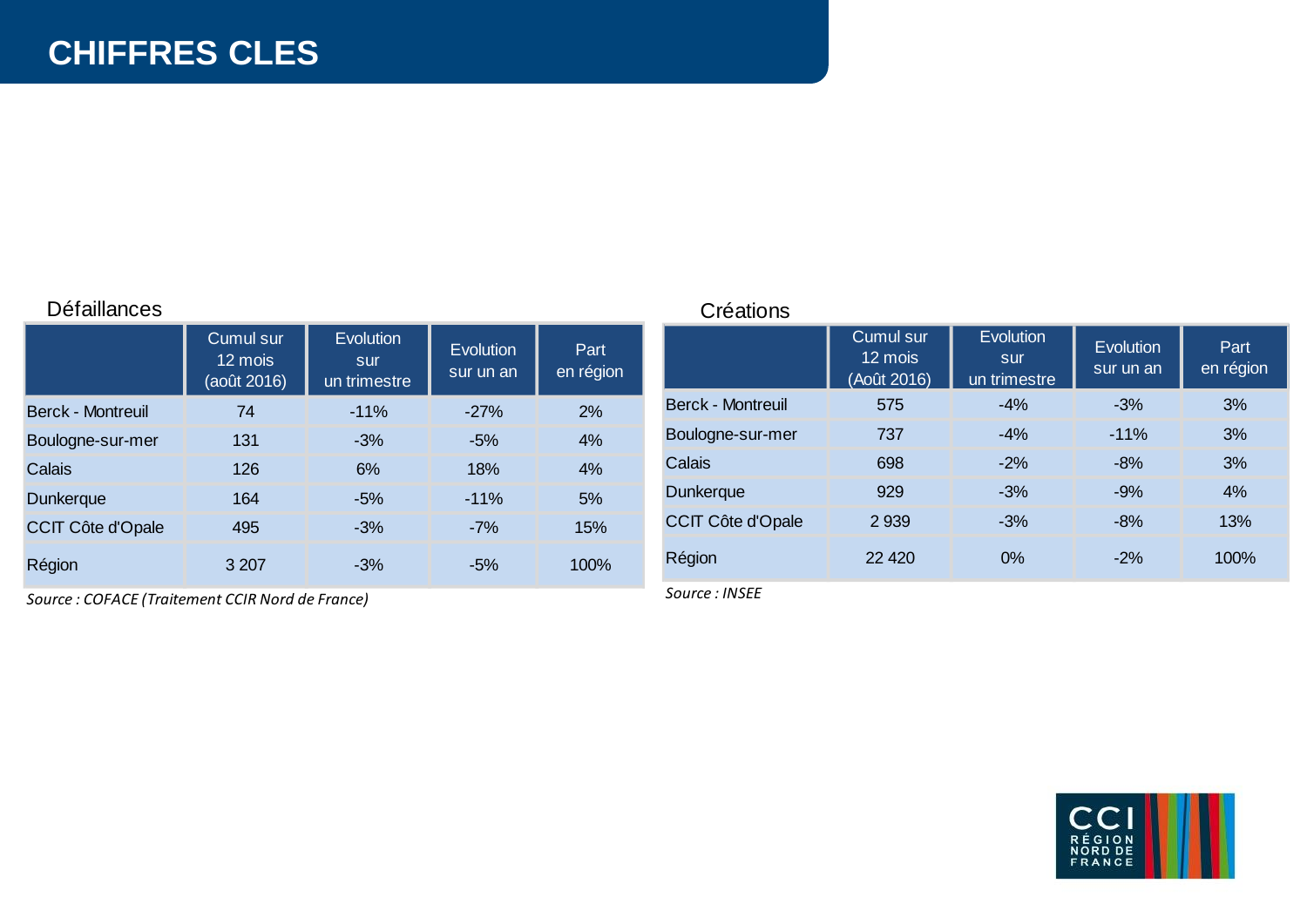|                          | Nb emplois au<br>T1 2016 | Evolution sur un Evolution sur<br>trimestre | un an   | Part en région |
|--------------------------|--------------------------|---------------------------------------------|---------|----------------|
| <b>Berck - Montreuil</b> | 22 616                   | 0,1%                                        | 0,8%    | 2%             |
| Boulogne-sur-mer         | 34 836                   | $-0.2%$                                     | 0,4%    | 3%             |
| Calais                   | 32 307                   | $-2,2%$                                     | $-1,9%$ | 3%             |
| <b>Dunkerque</b>         | 66 620                   | $-1.0%$                                     | $-0.8%$ | 7%             |
| <b>CCIT Côte d'Opale</b> | 156 379                  | $-0.9%$                                     | $-0.5%$ | 16%            |
| Région                   | 1 000 398                | $-0,8%$                                     | 0,5%    | 100%           |

#### Emploi salarié

*Source : URSSAF*

#### Taux de chômage

|                          | T1 2016 | T4 2015 | T1 2015 |
|--------------------------|---------|---------|---------|
| <b>Berck - Montreuil</b> | 9,7%    | 9,8%    | 10,1%   |
| Boulogne-sur-mer         | 13,9%   | 14%     | 14%     |
| <b>Calais</b>            | 15,5%   | 15,6%   | 15,9%   |
| <b>Dunkerque</b>         | 11,9%   | 11,8%   | 12%     |
| Région                   | 12,7%   | 12,8%   | 13%     |

*Source : INSEE*

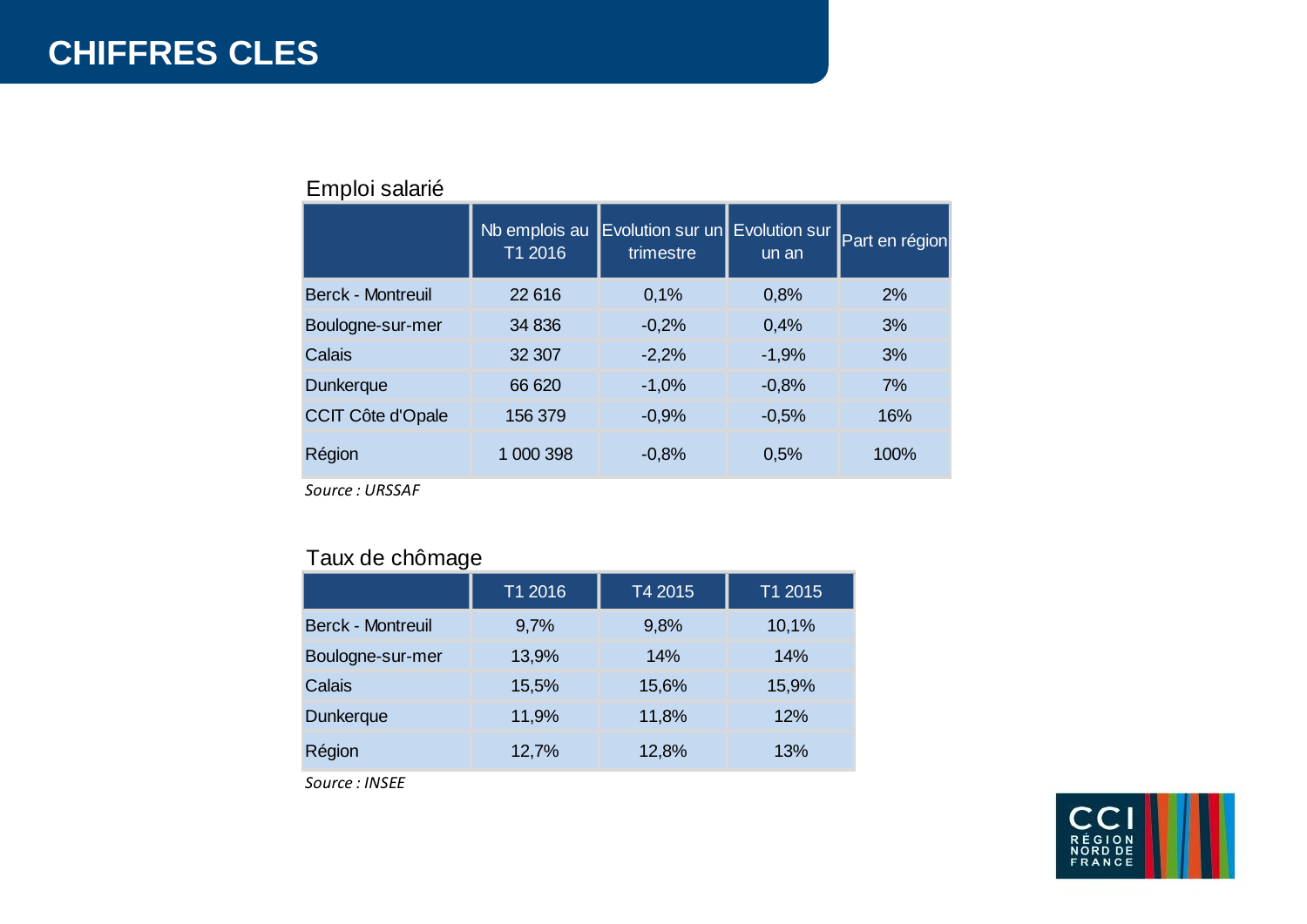**E N Q U Ê T E R É A L I S É E P A R L E R É S E A U CCI E N T R E L E 1 9 E T L E 3 0 S E P T E M B R E 2016 P A R M A I L A U P R È S D E 2 6 060 E N T R E P R I S E S D U N ORD - P A S D E C A L A I S P O U R L' E N S E M B L E D E S S E C T E U R S D ' A C T I V I T É .**

1960 ENTREPRISES ONT RÉPONDU À L'ENQUÊTE AU NIVEAU RÉGIONAL, DONT 483 AU **N I V E A U D E L A C Ô T E D ' O PA L E .**

**L E S R É S U LT AT S P R É S E N T É S ONT F A I T L' O B J E T D ' U N R E D R E S S E M E N T P A R S E C T E U R S D ' A C T I V I T É S U R L A B A S E D E S É T A B L I S S E M E N T S I N S C R I T S A U R E G I S T R E D U C O M M E R C E ET DES SOCIÉTÉS.** 

LE SOLDE D'OPINION D'UN INDICATEUR EST LA DIFFÉRENCE ENTRE LES OPINIONS **P O S I T I V E S E T N É G AT I V E S . P A R E X E M P L E , U N S O L D E D ' O P I N I O N P O S I T I F S U R L' A C T I V I T É S I G N I F I E Q U ' I L Y A P L U S D E D I R I G E A N T S QUI E S T I M E N T QUE L E U R A C T I V I T É E S T BONNE PA R R A P P O R T À C E U X Q U I L' E S T I M E N T M A U V A I S E . P OUR** SIMPLIFIER, ON ÉVOQUE DANS LE DOCUMENT « L'OPINION DES DIRIGEANTS » POUR **P R É S E N T E R L E S O L D E D ' O P I N I O N .**

**A N A LY S E R É A L I S É E PA R T A P I O P O T E A U T. P O T E A U @ N O R D D E F R A N C E . CCI . F R**